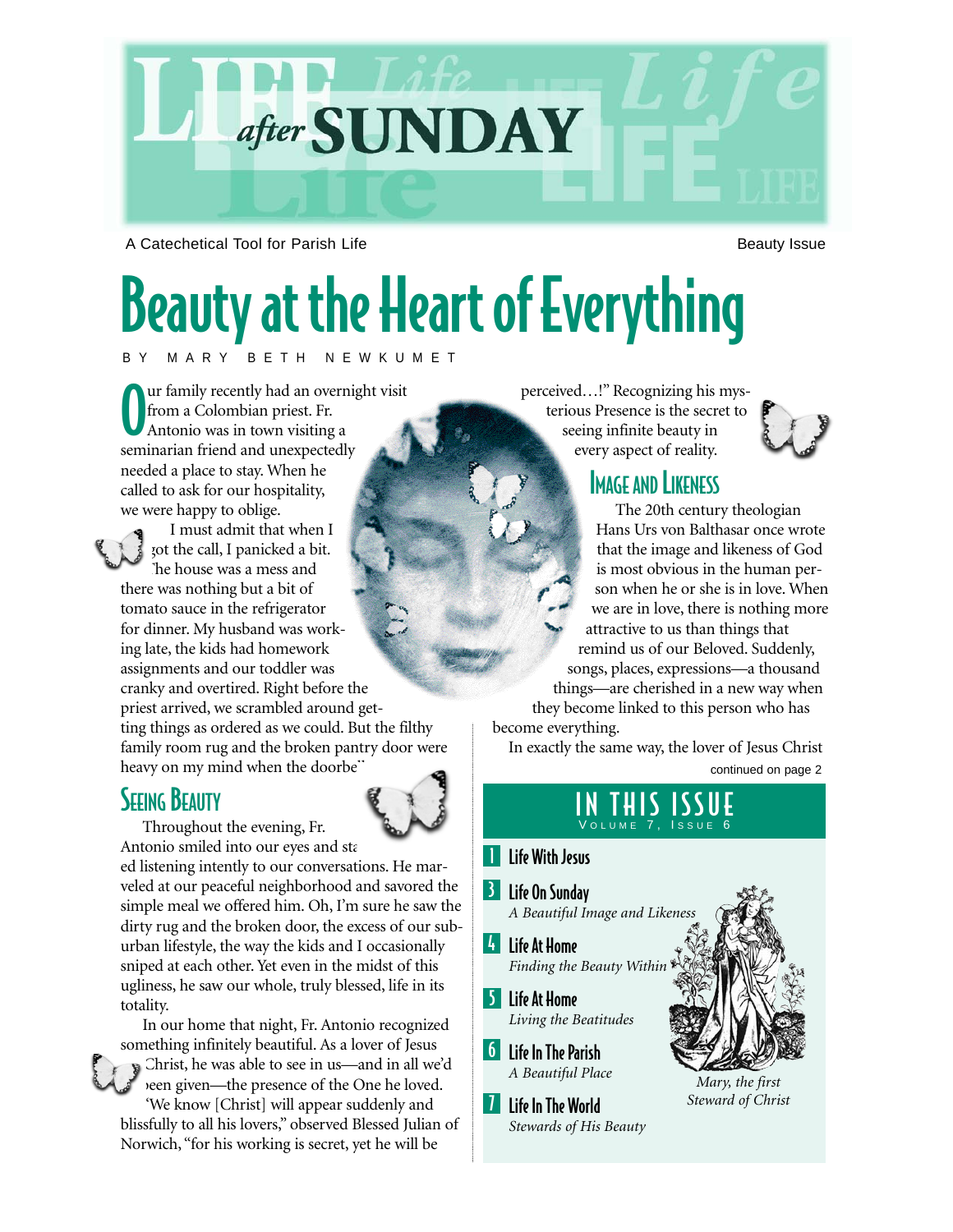

continued from page 1

cherishes the Lord's link to every person, event and circumstance. These lovers see his beauty everywhere. "The soul which has been fully illumined by the unspeakable beauty of the glory shining on the countenance of Christ overflows with the Holy Spirit," said Macarius the Great, "It is all eye, all light, all countenance."

The greatest saints of the Church saw beauty as a tangible sign of the Lord's presence in all of reality—from the most glorious sunset to the anguished face of a leper. How did they get there? And why do so many miss the connection between the beauty in their everyday lives and the Presence of a Lord who lives and loves us constantly?

"From the greatness and beauty of created things comes a corresponding perception of their Creator," notes Pope John Paul II, but "if human beings with their intelligence fail to recognize God as Creator of all, it is not because they lack the means to do so, but because their free will and their sinfulness place an impediment in the way" *(Faith and Reason #19).*

When we place an "impediment" between ourselves and the Lord, when we do not see his hand in the *creation immediately* surrounding us, all we see is a fallen, ugly world.

#### THE FOG THAT IMPEDES

The Pope says that the central tragedy of our culture is the eclipse of the sense of God in relationship to each human person. "Once all reference to God has been removed, it is not surprising that the meaning of everything else becomes profoundly distorted," he observes *(The Gospel of Life, #21)*. Because we can no longer see the

beauty of the Lord's Presence in everything we've been given, life becomes enveloped in a kind of fog that impedes our ability to see past our selves.

It is easy to locate this fog in a culture that increasingly focuses on the grotesque, hopeless and chaotic. Especially in the arts, many creative people insist that this ugliness is the "real world"; it is the truth. Yet, it's a narrow world-view without redemption. Sadly, this cultural focus on the ugly and base has become so prevalent in recent decades that any true expression of beauty and transcendence is often mocked as an unattainable dream, a sentimental look at the past, or a disembodied spirituality that rejects everything that is fully human.

Yet while we can see the poverty of this cultural view, are we still missing how this same fog seeps under the doors of our hearts, into our homes, neighborhoods and workplaces? Do we, too, fail to see the Lord's beauty in the midst of personal trials, family and neighborhood squabbles, work troubles, sickness, and even death? Do we, too, dismiss the religious people we know for a perception of the Lord's beauty that seems unattainable, sentimental or disembodied?

#### **GIFT OF GRACE**

True lovers of Jesus Christ do not shirk from the ugliness of the fallen world. Instead they see the beauty of the Lord's redemption at the heart of all of reality. How do they do this? It is sheer grace—a gift from the One they love received through a life of openness in his Church.

Let us ask our Blessed Mother, the woman full of grace, for the help to respond to the Lord's Presence in our lives. "When God sees that we are prepared to receive his grace, his generous goodness is ready to give us the gift that will give us his likeness," Blessed Elizabeth of the Trinity once wrote. "Our aptitude for receiving his grace depends on the inner integrity with which we move towards him."

When this happens, we will begin to see the full beauty of every aspect of life around us with the eyes of a people in love.❖

# Life After Sunday

President

John M. Capobianco

Vice President Mary Beth Newkumet

Executive Assistant Jessica K. Love

Theological Advisor Msgr. Lorenzo Albacete

Life After Sunday is a catechetical tool for parish life created by Lumen Catechetical Consultants, Inc., a 501(C)3 notfor-profit educational consulting firm that helps Catholic organizations communicate a life with Christ lived fully through his Church. @ Copyright 2000, 2002. May not be reproduced without permission granted.

#### **Lumen Catechetical**

**Consultants, Inc.** P.O. Box 1761 Silver Spring, MD 20915 1-800-473-7980 or 301-593-1066 Fax: 301-593-1689 www.lifeaftersunday.com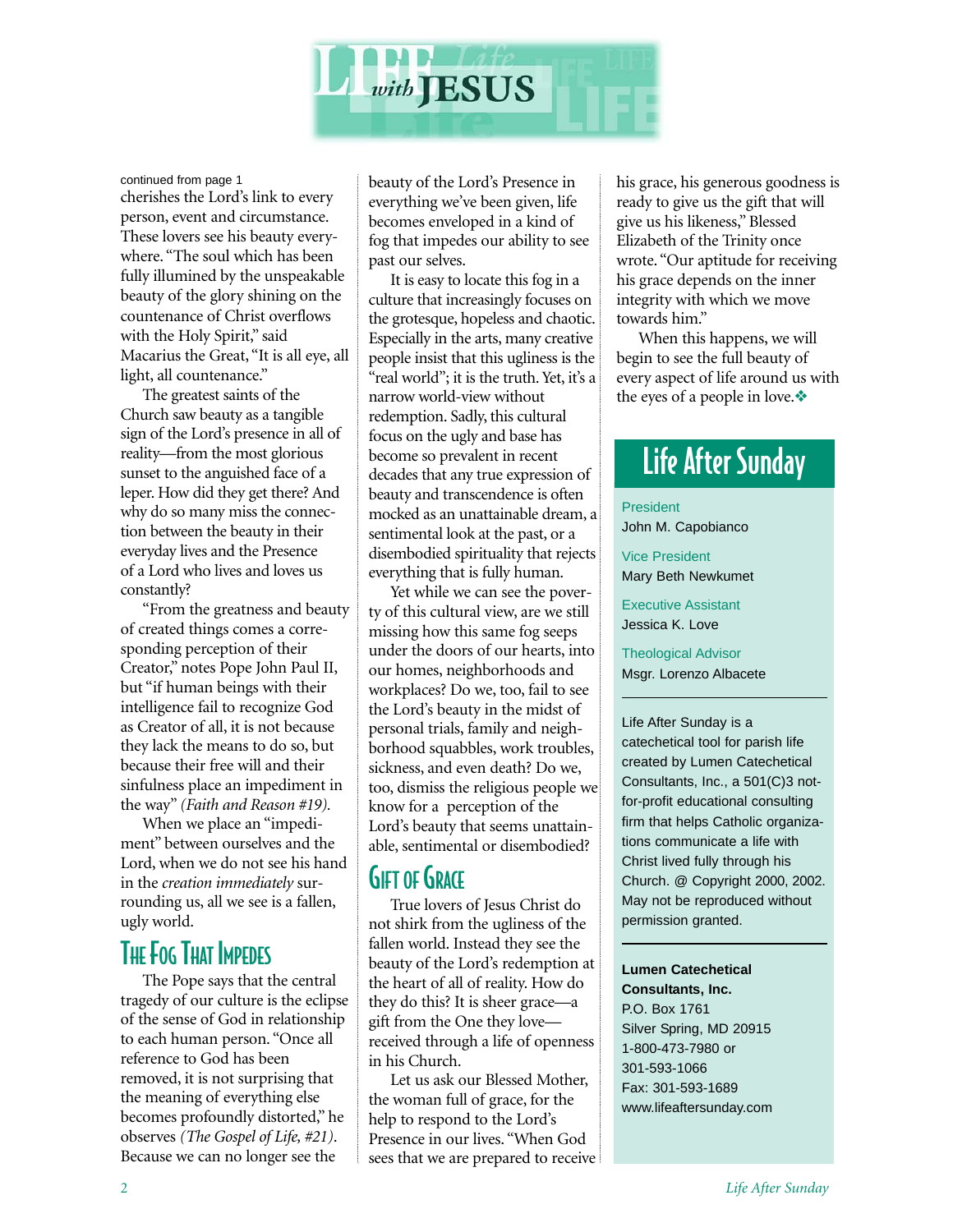

# A Beautiful Image and Likeness

T he sacramental life of the Church is where we receive the gift of grace to participate in the fullness of the Lord's beauty. "Grace is *favor*," says the Catechism of the Catholic Church (1996), "*the free and undeserved help* that God gives us

to respond to his call to become children of God, adoptive sons, partakers of the divine nature and eternal life."

The Lord' desire to enfold us into his beautiful life—for no reason other than gratuitous love is a fact that never

ceased to amaze his saints. "He desires nothing for himself, since he has no need," marveled St. John of the Cross. Yet, through the personal gift of sheer grace, the Creator calls each of us to be transformed into his image and likeness—all truth, all goodness, all beauty.

#### TRANSFORMING OUR **DISFIGURATION**

The life of the Church provides everything we need for this transformation. Baptism washes

us clean from disfiguring original sin. It makes of us vessels able to receive grace from the Eucharist and the Sacrament of Reconciliation. These acts of Christ through the Church transform us—since they are the events where he pours his life and love into our

hearts. There, he begins to interiorly convert our finite sinful humanity into an immortal body and soul of beauty and light. But only if we allow it! If we stay away from Mass and Penance, we cannot receive

the fullness of the grace he offers.

In her classic work *The Interior Castle*, St. Teresa of Avila compares the soul to a mansion with many antechambers. In the center, dwells the Lord, all beauty and light, like "a very clear crystal." But, she insists, the transforming beauty of his Presence will be completely obscured if we do not allow him to draw us into union with him by grace.

St. Teresa says that our free decision to remain in sin will keep us stuck outside the mansion, living a dark, unsettled life, with-

# A Transforming Beauty

ineffable love, although in your light, you saw all the sins that your creature would commit against your infinite goodness, you acted as if you did not see. Instead you kept your eye fixed upon the beauty of your creature with whom you fell in love, as if you were mad and inebriated with love, and through love you drew her from your self and gave her being in your image and likeness." —St. Catherine of Siena ❖

# Getting There

Through the life of the Church<br>Trace moves us to a deeper Through the life of the Church, understanding of how utterly dependent we are on the Lord to transform us into the person we were destined to be. "If up to now, a person has been more or less contented with himself, the time for that is over," wrote St. Teresa Benedicta of the Cross (Edith Stein). "He will do what he can to change the unpleasant things he finds in himself, but he will discover quite a bit that can't be called beautiful and yet will be nearly impossible to change. As a result, he will slowly become small and humble, increasingly patient and tolerant towards the specks in his brothers' eyes, now that he has so much trouble with the beam in his own. Eventually, he'll be able to look at himself in the unblinking light of the divine Presence, and learn to entrust himself to the power of the divine mercy."

out ever realizing the glorious Attraction who radiates within. "O souls redeemed by the blood of Jesus Christ!" she urges. "Surely, if you understand your own natures, it is impossible that you will not strive to remove the pitch which blackens the crystal."

On Sunday, we ask the Lord to restore the original beauty intended for each human person by pouring his transforming grace into our hearts. Through the full reception of his Body and Blood—unimpeded by the ugliness of sin—let us ask him to transform our hearts, minds, bodies and souls into his image and likeness in the world. ❖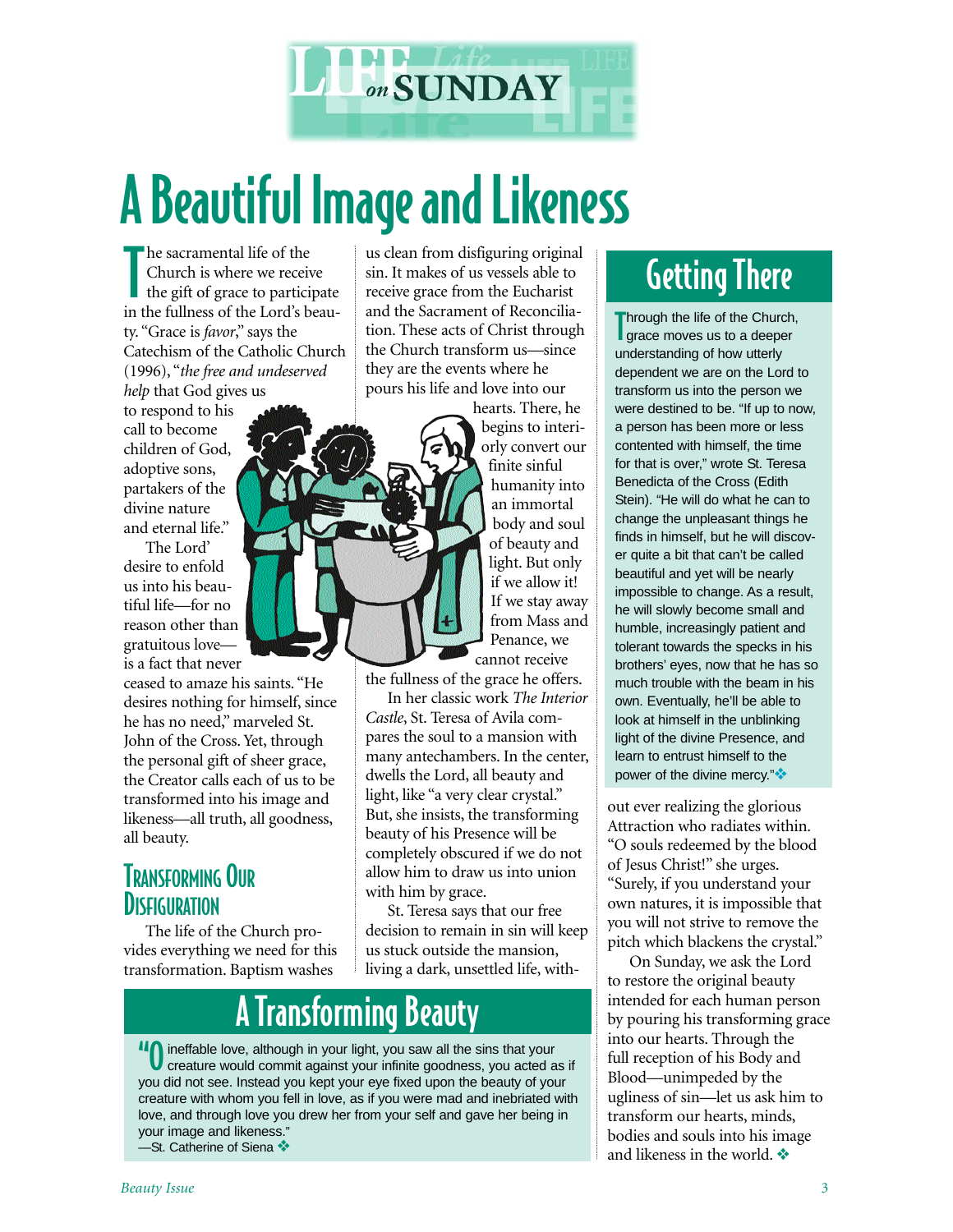

# Filling the Beauty Within

BY JOHN CAPOBIANCO

O ne enormous challenge of parenthood is helping our children see and appreciate the full beauty—including the interior beauty—of everyone they encounter, especially siblings! For my wife and I, this challenge is complicated by the fact that our children tend to follow and imitate what we do (especially our bad habits), and strategically ignore what we say. When I rant and rave about some apparently insignificant flaw that they have developed (say, dropping their shoes, books, jackets and toys right inside the door so that I trip every time I walk in the house), I repeatedly teach them by my hot words to focus on those flaws. The cumulative effect of such a parenting strategy can cloud our children with an inability to see anything beautiful.

## IS THE GLASS HALF FULL?

So is this merely a question of our kids picking up our positive or negative views of life? If we look at the glass half full, will they also? I think teaching our children to recognize the full beauty of themselves and others is a much more subtle art. First, recognizing there is a *glass*, not to mention how much it contains, is a major achievement. How do you see the full size of the "glass" when it comes to seeing the full beauty of persons you know? Can you see the fullness of their life? Can you see their unique destiny? The capacity to see this "glass" is, in fact, an amazing gift. Imagine how Mary felt when Simeon greeted her with his prophetic words

about the "glass" of her life. I'm sure she heard quite enough after he said "a sword shall pierce your heart" (Luke 2:35). Yet to hear and see the entirety of one's life—to see

one's full destiny laid out—is an amazingly beautiful gift to receive. For Mary, the encounter with Simeon, confirmed what she already knew, yet still needed to ponder in her heart and bring to fulfillment in this world.

As a parent, do you see the whole glass of your child's life? Can you help them ponder the glorious destiny the Lord has in store for each one? You can, if you see your children through the eyes of Christ.

### DO YOU FILL THE GLASS **LIKE A SERVANT?**

Christ helps us look at others so we can see and help fulfill the glory of their destiny to be one with him. By asking us to be the servants of the people in our lives, Christ places us in a position to see not only the size and present contents of each glass, but also to fill it to the brim through the power of his love. It is one thing for us to look at a glass, see it half empty (or half full for that mat-

ter), and do nothing. It is quite another to be standing by with a pitcher of water—like a servant—ready to replace everything that is incomplete. For some, this may

## **GETTING THERE**

Teaching children to recognize the<br>full beauty of their peers is an full beauty of their peers is an important part of bringing them up in a life with Christ in his Church. While the culture tells them to dismiss people whose interests or values they do not share, the Church asks them to see the divine destiny of each human person linked to Jesus Christ. With this vision of life, kids can recognize the intrinsic beauty of the entire "glass" of each person in their lives. ❖

seem like a burden. For those who know and love Jesus Christ, however, this is what makes him so beautiful. The posture of being his servant changes everything. We are ready to serve, not because we

enjoy lowly service, but because we know by faith that he will bring to fulfillment everything that is incomplete. To be standing by him—holding his pitcher of living water—ready to fill every glass he shows you, is a stunningly beautiful participation in his divine life lived here and now. It is a wonderful gift, an amazing privilege to live knowing him.

Lately, when I slowly open the door to my house, I don't trip and yell. I stop short, gather my composure, reach down and pick up the books or shoes or jackets or toys and place them where they belong. Then the following morning, when I hear, "Dad, I can't find my shoes!" I simply say, "Did you check your closet?" Some things take an eternity to fulfill, but filling the beauty with-in begins here and now.❖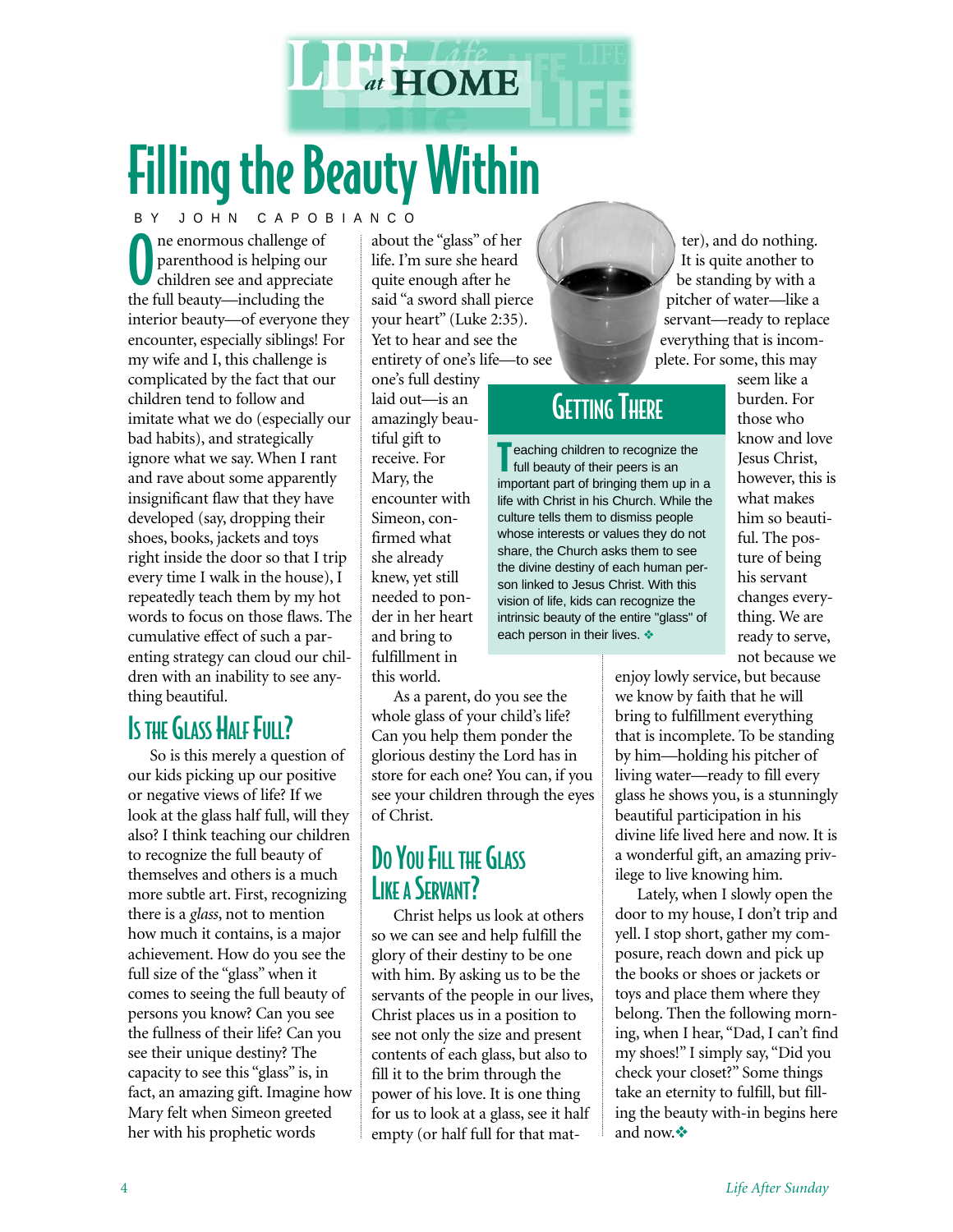# Living the Beatitudes

Sometimes, it is difficult to find<br>any beauty in desperate person-<br>al circumstances. Cancer, mental ometimes, it is difficult to find any beauty in desperate personillness, alcoholism, loss from natural disasters, violence, financial worries, habitual sin and other deep sorrows in family life can be a constant source of

pain and heartache.

Yet, in his Sermon on the Mount, Jesus Christ gave us the guidelines for recognizing his beauty in even these saddest of human events. "Poor in spirit," com-

pletely dependent on him for everything, we can go to the depths of human sickness, sorrow and despair and still experience the "kingdom of heaven" right now. "Clean of heart," we can "see God," his living Presence at work in every person, event and circumstance.

### A CRY OF THE HEART

How do we get better at this? "Pray always without becoming weary," the Lord urged his loved ones (Luke 18:1). St. Therese of Lisieux called personal prayer 'a cry of the

heart." Sometimes, this cry is the only comfort we can find in times of true desperation. Yet, there is beauty even here. A cry of the heart is a cry

to what Italian theologian Msgr. Luigi Giussani calls the "hidden companionship" of God, the only One who can satisfy our longings for love, security and peace. Through prayer, the beauty of his living Presence is waiting to be recognized—even in the midst of our ugliest personal circumstances.❖

## THE BEATITUDES

- Blessed are the poor in spirit, for theirs is the kingdom of heaven.
- Blessed are they who mourn, for they will be comforted.
- Blessed are the meek, for they will inherit the land.
- Blessed are they who hunger and thirst for righteousness, for they will be satisfied.
- Blessed are the merciful, for they will be shown mercy.
- Blessed are the clean of heart, for they will see God.
- Blessed are the peacemakers, for they will be called children of God.
- Blessed are they who are persecuted for the sake of righteousness, for theirs is the kingdom of God.
- Blessed are you when they insult you and persecute you and utter every kind of evil against you [falsely] because of me. Rejoice and be glad, for your reward will be great in heaven. Thus they persecuted the prophets who were before you. (Matt 5:3-12)

#### MOTHER TERESA ALWAYS SAW BEAUTY

When I was a member of the Board of bish-<br>Wops who serve on Catholic Relief Services (CRS), I had the privilege to go to Calcutta in 1987 to visit the Ministry of Service in Calcutta that CRS had sponsored for Mother Teresa for many years. I saw first hand the extraordinary



love this religious woman had for everyone. Mother always encouraged people to love others. One of the sisters told me about the great soup kettle Mother had in the courtyard at their house. The poor brought the ingredients for the soup. Maybe a carrot, a piece of potato, something. The richness depended on how many people contributed. Each afternoon, they would line up to get

that hot nourishment. Mother Teresa usually had the youngest nun ladle out the soup. The poor came with all kinds of containers, tin cans, jars, bowls, cups, anything.

One day, a small boy came up with a tin can and sister filled it. The nun noticed that the boy walked half way down the alley—stopped and poured half of the soup into the bowl of an old lady. Mother Teresa was present, as usual. That evening the young sister asked Mother Teresa if she had seen what the boy did. Mother said she had. The young sister said, "Wasn't that too bad, if he had brought me the lady's bowl, I would have filled both her bowl and his tin can." Mother Teresa said, "Sister, you missed a wonderful lesson. You gave the boy from an abundant kettle; he gave half of all he had in this world. Which was the greater? Never hinder anyone from showing their love for those in need." —Bishop Robert Mulvee, Diocese of

Providence, Rhode Island ❖

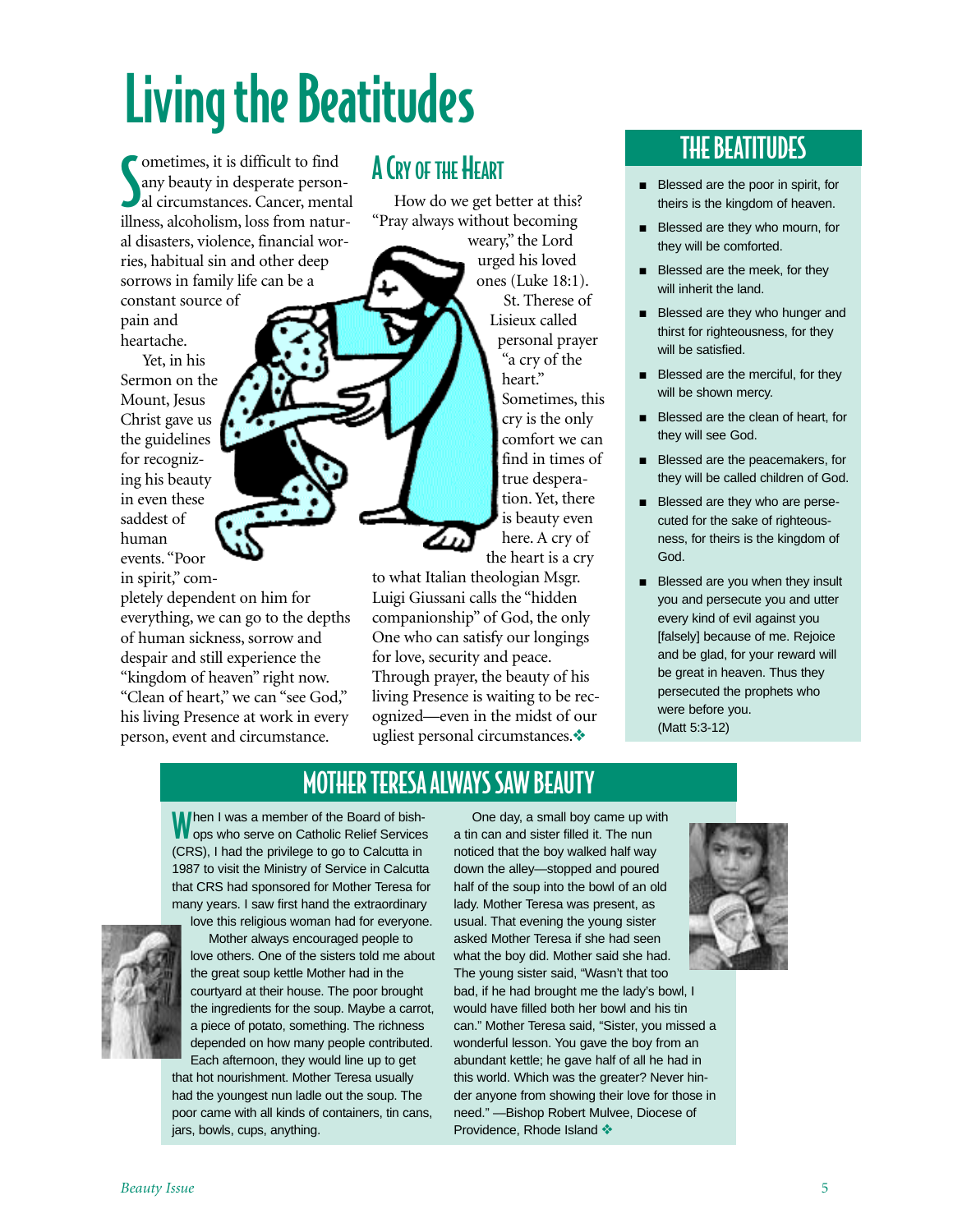

# A Beautiful Place

Men we take our parish<br>youth group on retreat<br>go to a beautiful place youth group on retreat, we go to a beautiful place in the Maryland countryside called Our Lady of Mattaponi. Although it is the youth retreat center for the whole Archdiocese of Washington, "Mattaponi" is deeply connected to the people in our parish—many of whom are continually responsible for its growth and beauty.

Mattaponi is run by a priest who was an associate at our parish during the 1970s. His gift was and continues to be—working with young people. During his assignment with us, Father Robert Mordino ran one of the most successful youth groups in the Archdiocese, so successful, in fact, that James Cardinal Hickey put him in charge of plans for a new retreat center for all the young people in his flock.

Although Our Lady of Mattaponi was bought and built as an Archdiocesan project, the

## **GETTING THERE**

The beauty of our architecture, statuary, art-<br>work and music can greatly enrich our work and music can greatly enrich our experience of the Lord's Presence in parish life. But, what happens when parishioners and/or their priests have differing views of aesthetic beauty? Sometimes, we need to humble ourselves and accept the beauty that only other parishioners can see! This gracious "yield to the other" can be a path the Lord uses to create the most profound beauty of all: interior union among persons. "We must forget [the self], abandon it, and when the soul has made this break, when it is free from all that, the King is enamored of its beauty," instructed Blessed Elizabeth of the Trinity. "For beauty is unity, at least it is the unity of God!" ❖

love and gifts of the people who personally embraced the beautiful vision of the Cardinal and Fr. Mordino, made it into the small jewel it is today.

#### **GOOD STEWARDS**

Along with many others in the Archdiocese, the people of our parish stewarded their many gifts of time, talent and treasure to help build Our Lady of Mattaponi Retreat Center. The chapel is filled with beautiful statues, altar linens, candle holders and stained glass windows. Small brass plates throughout the place chron-

icle the names of many families in the parish youth group during Fr. Mordino's days at St. John's. The fullness of their stewardship has been an inspired response to the gift of this generous priest at a pivotal time in their lives.

Today, his former "teens" and their children still steward their gifts at Mattaponi doing carpentry work, roofing, landscaping, plumbing, cleaning and keeping the physical plant up to code. Each year at the fundraising bazaar, our parishioners staff the booths, selling crafts and foods they have spent countless hours making by hand. Happily, the Lord has blessed Fr. Mordino with additional volunteers and supporters from neighboring parishes, as well. From among these groups are many young people and adults

## **BEAUTIFUL ART**

**Expressions, true art has a close**<br> **Expressions, true art has a close** affinity with the world of faith, so that, even in situations where culture and the Church are far apart, art remains a kind of bridge to religious experience. In so far as it seeks the beautiful, fruit of an imagination which rises above the everyday, art is by its nature a kind of appeal to the mystery. Even when they explore the

soul or the most unsettling aspects of evil, artists give voice in a way to the universal desire for redemption."—Pope John Paul II, Jubilee Letter to Artists, #10 ❖

darkest depths of the

who also find in Mattaponi a "spiritual home."

Given all of this outpouring over the years, it is no surprise that today our St. John's parish retreats for the children of Fr. Mordino's "teens" are weekends of tremendous grace. The beauty of the surroundings is a manifestation of the interior beauty of a Presence who dwells there both in the heart of a wonderful priest and in the golden tabernacle donated by a parish family. The original stewardship of Fr. Mordino, the outpouring of his gifts for our parish youth group, has continued in his "teenage children," yielding abundant fruit and a startling beauty. —MBN❖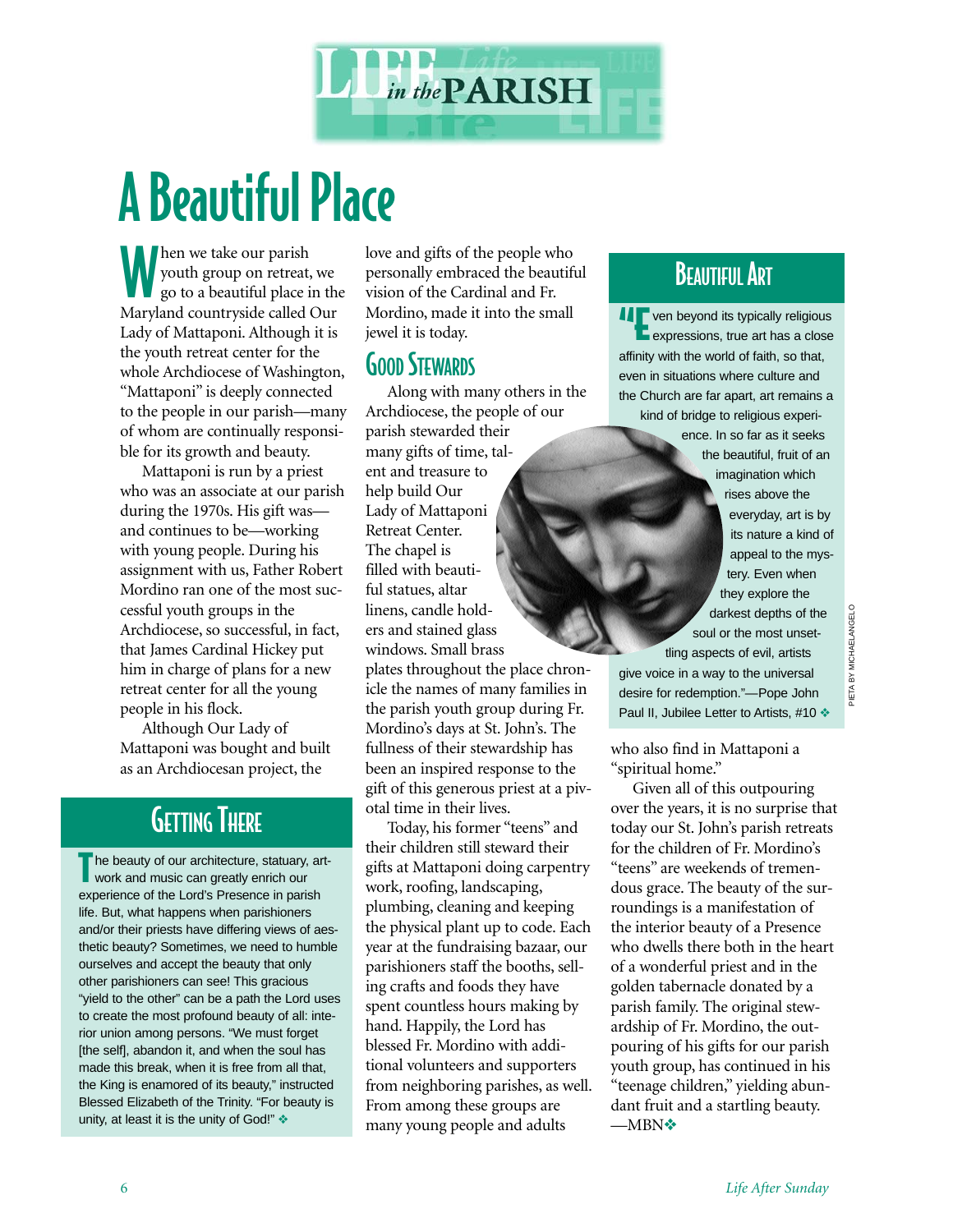

# Stewards of His Beauty

**The gift you have received,** give as a gift," Christ told his disciples (Matt 10:8), as he sent them out into the world. This gift is the Presence of Christ, his glorious image and likeness living in you.

The ability to see the beauty in every person, event and situation is a great gift of Christian faith, hope and love. It is an embrace of all of reality that brings a glimpse of joy into the lives of people who are still enveloped in a dull fog of ugliness, insecurity and despair.

How can we bring his stunning beauty into the world? By living like men and women in love. Not just any love, but Christ's love, the Love that transforms suffering into intimate passion, the Love that notices everything and seeks to bring it all to fulfillment. By bringing the startling beauty of Christ's mysterious Presence to people who do not know him, the Christian becomes a great steward of eternal life for the least among us. Who are these "least"? Those who do not know

the full beauty of Jesus Christ. "The Christian who bears the image of Christ in his heart," observed theologian Hans Urs von Balthasar, "will recognize the same features of Christ in his suffering brothers and sisters."

#### **THE RELIEF OF SUFFERING**

How can you steward the gift of your life with Christ to the "suffering brothers and sisters" in your world? Bring the full vision of human life to people who have never lifted up their eyes and hearts to the One for whom they are destined. Clinging to Christ, the Christian not only sees the beauty of life in all it's glory, but recognizes the real needs of those who are suffering, and seeks to fill up what is injured, unfulfilled or incomplete.

"The realist in our time, contrary to currently popular opinion, in not the pragmatist, the cynic, or the utilitarian, but the saint," writes Dr. David L. Schindler, editor of *Communio*. "It is the saint, that is, the lover, who

### PRAYER TO OUR LADY

**B** lessed Lady, sky and stars, earth and rivers, day and night, everything that is subject to the power or use of man, rejoice that through you they are in some sense restored to their lost beauty and are endowed with new grace. The world, contrary to its true destiny, was corrupted and tainted by the actions of men. Now all creation has been restored to life and rejoices that it is controlled and given *Channaman* splendor by those who believe in God. —St. Anselm of Canterbury ❖

alone sees the depths of meaning and goodness in what is given sees the world as it most truly is: mysterious gift. Only the lover sees the world as it truly is, because the first, last and deepest word about the world is that it is beautiful."

A real steward embraces this beautiful gift in all of its reality and transforms it through the love of Christ into something just a little more beautiful then how it was found.❖

## GETTING THERE...

**For a long time, sociologists have noticed the correspondence betwee**<br>**T** an ugly environment and a suffering people. Broken windows lead to **For a long time, sociologists have noticed the correspondence between** graffiti, trash, more broken windows and ultimately crime. Physical properties reflect the reality that the people who live in them cannot care for them—probably because they are not being cared for themselves. Sometimes, just one small sign of beauty can bring hope to the people who live there, whether it be fresh paint, a vegetable garden or a swept and cleaned vacant lot. As Christians, it is our privilege to bring the Lord's beauty to the unkempt buildings and spaces in our neighborhoods. The Catholic HEART Workcamp does just that in communities all over the United States and now in the Caribbean. This week-long program helps young people "revitalize communities and beautify homes of the elderly, disabled and those who cannot afford needed repairs." For more information on this work of grace, call (407) 678-0073 or visit www.heartworkcamp.com.❖